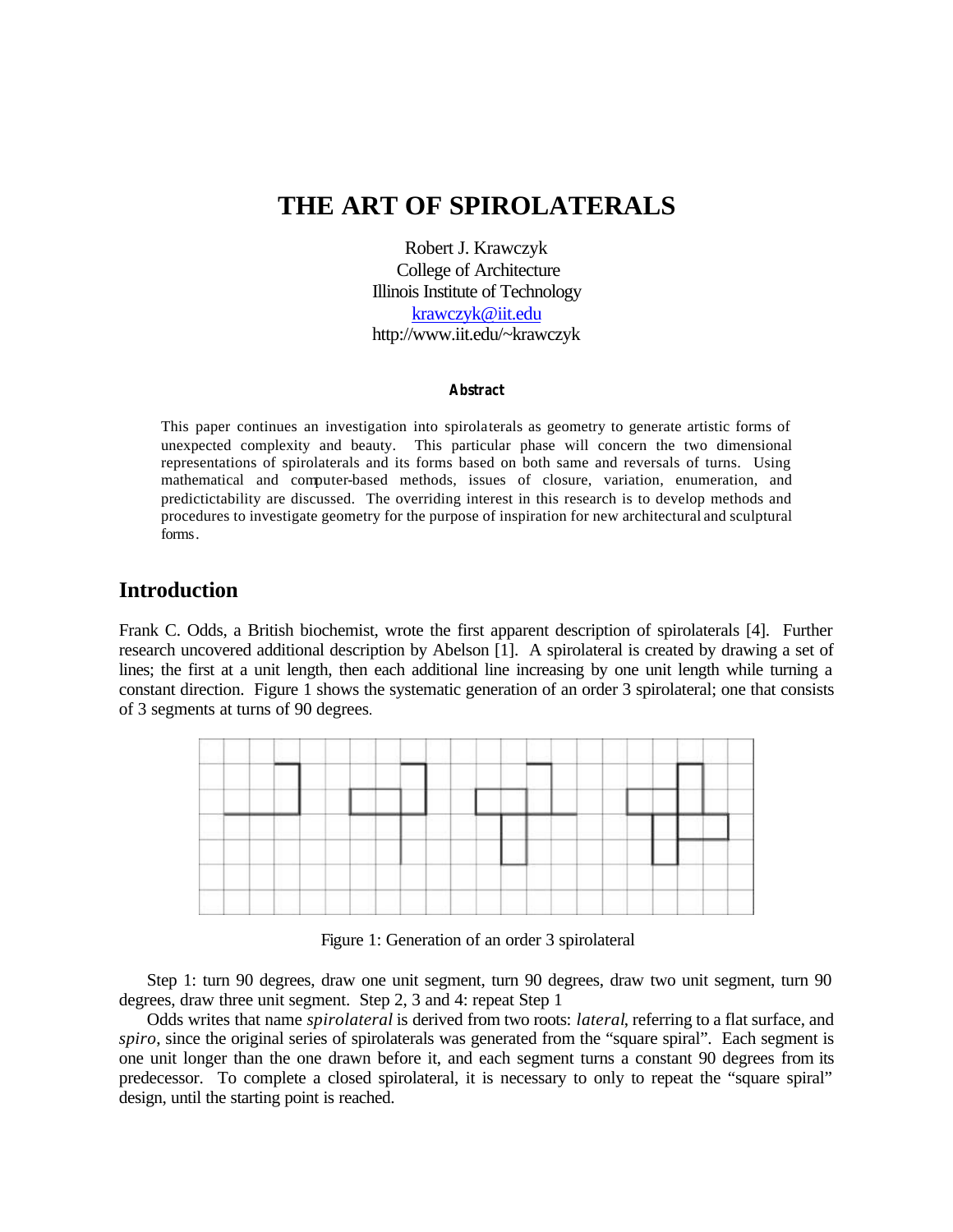# **Properties of Spirolaterals**

From the introductory example, the spirolateral is defined by three basic factors: the turning angle, the number of segments or turns, and the number of repetitions, which create a closed figure.

To demonstrate the closing property of a spirolateral, Figure 2 shows a 90-degree spirolateral from 1 to 10 turns.



Figure 2: Spirolateral of 90 degrees, from 1 to 10 turns

To predict the closing property of a spirolateral, Krawczyk [3] developed the following relationship. If the total turning angle is modulo 360, then the spirolateral is closed:

Total turning angle  $=$  angle of turns x number of turns x repetitions

The exception is that when only one repetition become 360 degrees, the spirolateral will not be closed, or if repeated further it will just meander outward without ever closing on itself.

Odds developed a notation to describe each of the spirolaterals. The number of turns, n, referred to as the "order" of the spirolateral, is the base number. The angle of turn is written as a subscript; thus,  $5_{90}$  would define a spirolateral with five turns each through 90 degrees.

Odds suspected that any angle that is an exact divisor of 180 degrees would generate a spirolateral. Gardner [2] also agreed with Odds without investigating any other possible angles. Figure 3 demonstrates closed spirolaterals based on an angle of 180/n.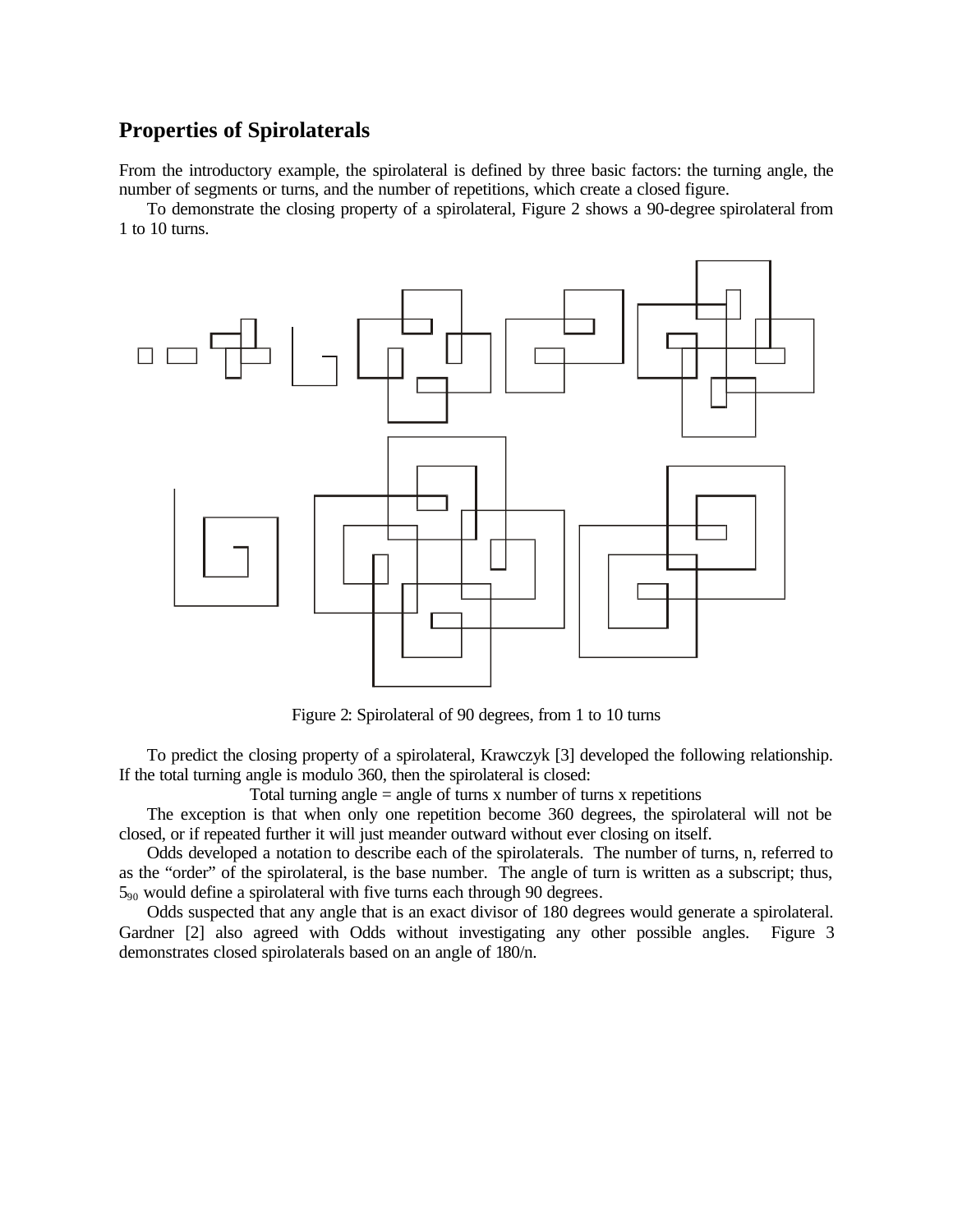

Figure 3: Spirolaterals based on an angle 180/n

Another computer program was written to enumerate other spirolaterals. The enumeration included all the angles from 1 to 180, incremented by 1 degree, and number of turns from 1 to 10 were attempted to generate a closed spirolateral, with a maximum of 10 repeats. From 1800 possible spirolaterals, 561 were closed by the 360 degree rule; of the 561, 113 were not actually closed. Of that gallery of 448 images, Figures 4a and 4b exhibit a representative selection.



Figure 4a: Spirolaterals based on angles not 180/n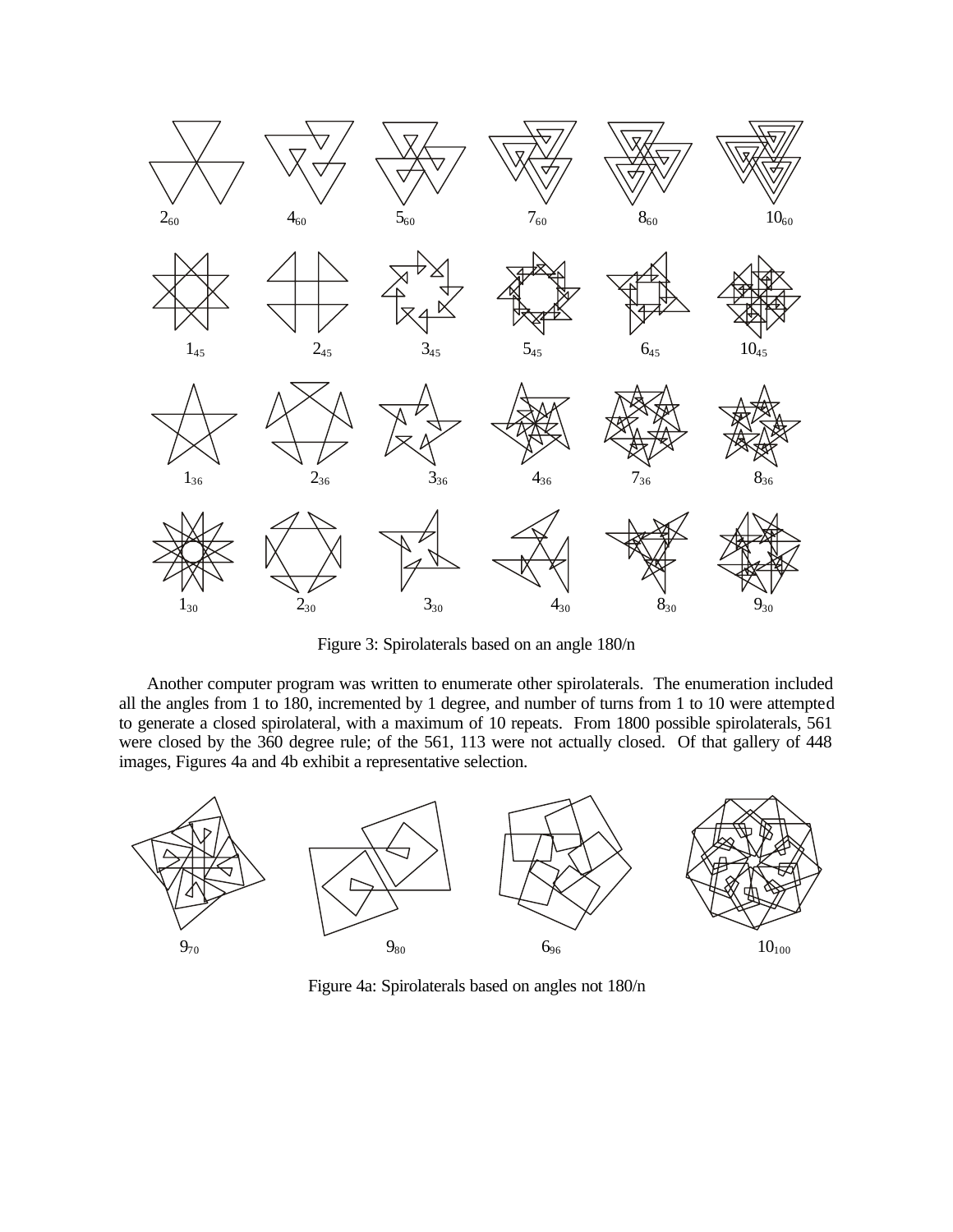

Figure 4b: Spirolaterals based on angles not 180/n

### **Reversing Turns in Spirolaterals**

Odds, in further exploring the possible configurations for spirolaterals. introduced the concept that not all the turns need to be in the same direction. For any series of segments, some of the turns can be to the right and others can be to the left. The notation he suggests is:  $7_{90}^{4,6}$  for a spirolateral of 7 turns at 90 degrees in which the  $4<sup>th</sup>$  and  $6<sup>th</sup>$  turns are in the opposite direction. Figure 5a and 5b show a series of reverse turn spirolaterals based on the angle of 90 degrees.

For a specific order n there are  $2^n$  possible turns that generate spirolaterals, half of those are mirror images; so  $2^{n-1}$  unique figures are possible in each order. From the analysis of the closure relationship previously described it has been found that spirolaterals, which close for all turns in the same direction, will also close for any reversed turns given the same number of turns and repetitions.



Figure 5a*:* Spirolaterals with reverse turns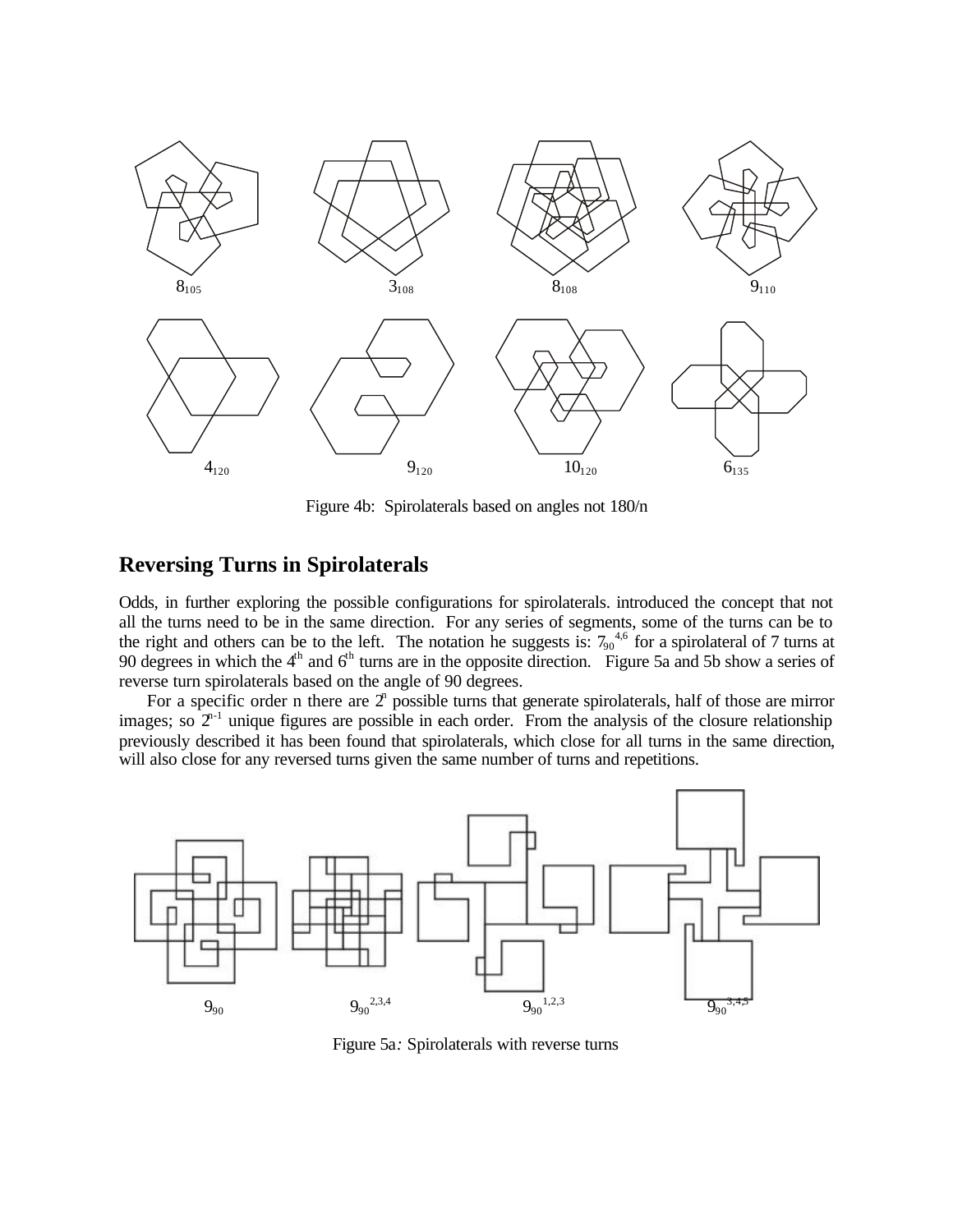

Figure 5b: Spirolaterals with reverse turns

A mathematical relationship was never developed by Odds to account for the unclosed spirolaterals, nor was there one found for the prediction of closing reverse turned spirolaterals. Abelson suggests a method to generate unexpectedly closed spirolaterals by enumeration, but not in a predictive mathematical form.

To be able to investigate the variety of forms generated by reversals, the enumeration method suggested by Abelson was developed. After examination of a few sets of spirolateral reversals, exclusion was predicted by the following methods:

- 1. Only generate half of the possible reversals to eliminate symmetrical forms
- 2. If the sum of the left turn angles minus the sum of the right turn angles is equal to zero, then the spirolateral is symmetrical to the original one with all one directional turns
- 3. If the sum of the left turn angles is equal to the sum of the right turn angles then the spirolateral is open, not closed

Using these rules, a unique set of spirolaterals can be generated. Figure 6 displays the 22 unique reversals of the  $6<sub>45</sub>$  spirolateral.

Another example is given in Figure 7 of a  $7_{60}$  spirolateral.



Figure 6:  $6_{45}$  Spirolateral with only unique reverse turns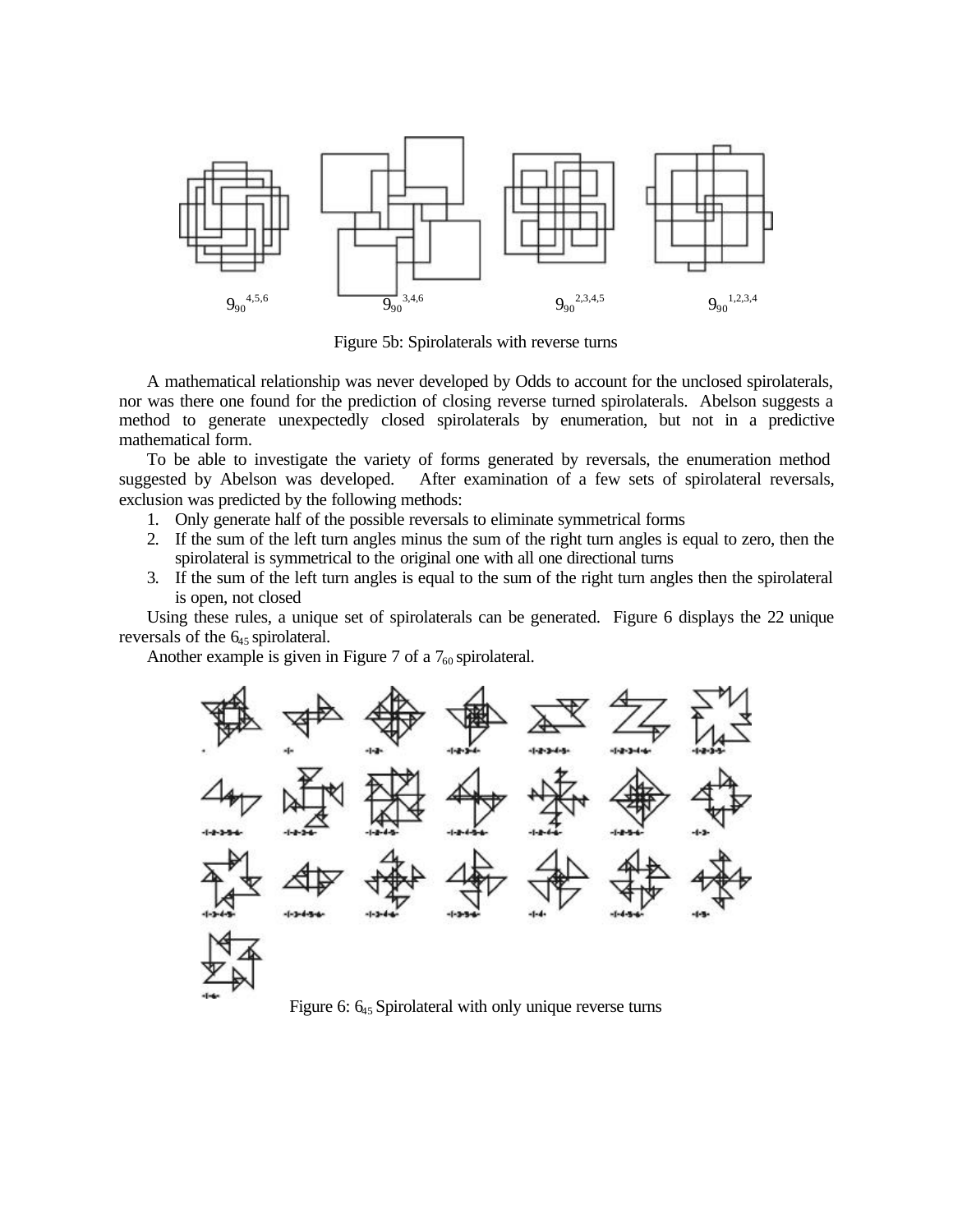

Figure 7:  $7_{60}$  Spirolateral with only unique reverse turns

# **Spirolaterals as Form Generators**

Spirolaterals can be used explicitly to generate designs. Individual spirolaterals can be replicated into patterns or used singly for many two-dimensional designs in a variety of media. The spirolateral can also be used as an axis or spine for other design elements. For example, the vertices that compose a spirolateral can be used as control points for circular arcs or splines. The interpretation of the line segment can be varied to include unit arcs and zigzags. Figure 8a and 8b demonstrate these concepts..



Figure 8a: Designs based on the 7<sub>90</sub> spirolateral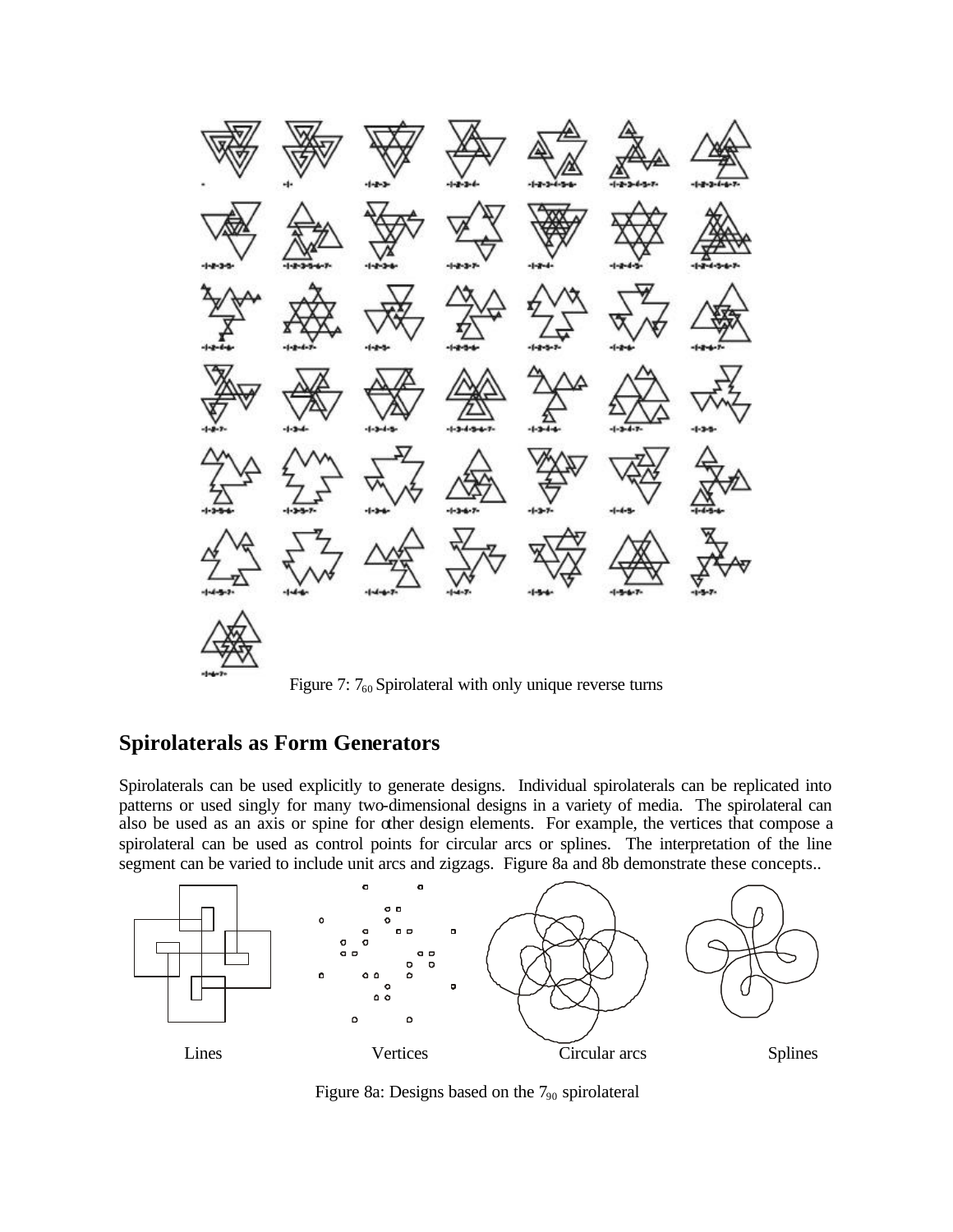

Figure 8b: Designs based on the  $7_{90}$  spirolateral

#### **Spirolaterals as Artwork**

A number of different attempts have been made to use the forms generated by the spirolaterals in twodimensions to create actual artwork. Having the design generated within a CAD package allows for the simple drawing of it using a variety of line thickness; no different then drafting the same manually. No attempt has been made to replicate an individual form for the use as a pattern in fabric design or in a similar application. That possibility could still be investigated. A second version was tried using a continuous piece on wire, bent according to a diagram of the design. Somewhat more successful, it gave the design a physical depth but due to overall scale and some of the turning angles, the angles were difficult to reproduce or the smallest length became too small to handle well. In addition, the spiraling and overlapping nature of the designs caused a layering of the wire that made it difficult to work with on complex forms. A third version used a continuous strip of putty on glass to replicate the design. This gave results that were somewhat more interesting. The softer material solved the problem with the turns and overlapping; and the "three-dimensionality" added to the drawing quality of the work. Work continues using this method.

Since the underlying concept is to have these design be able to be generated by anyone and then produced into some type of physical form, a series of programs have been written to generate spirolaterals. The first ones written in Microsoft QuickBASIC for computational inquiry and AutoCAD's AutoLISP for visualization. The first version simply used a single line to represent each spirolateral. Visually it was very weak. A line thickness was added. The forms turned from simple line drawings to iconic symbols. As the line thickness was increased, the open areas between the lines began to close and a totally different form emerged. Once the basics were understood a JAVA version as written to display the spirolaterals on the web. Figure 9 displays the JAVA version. This version can be found at: www.iit.edu/~krawczyk/start.htm.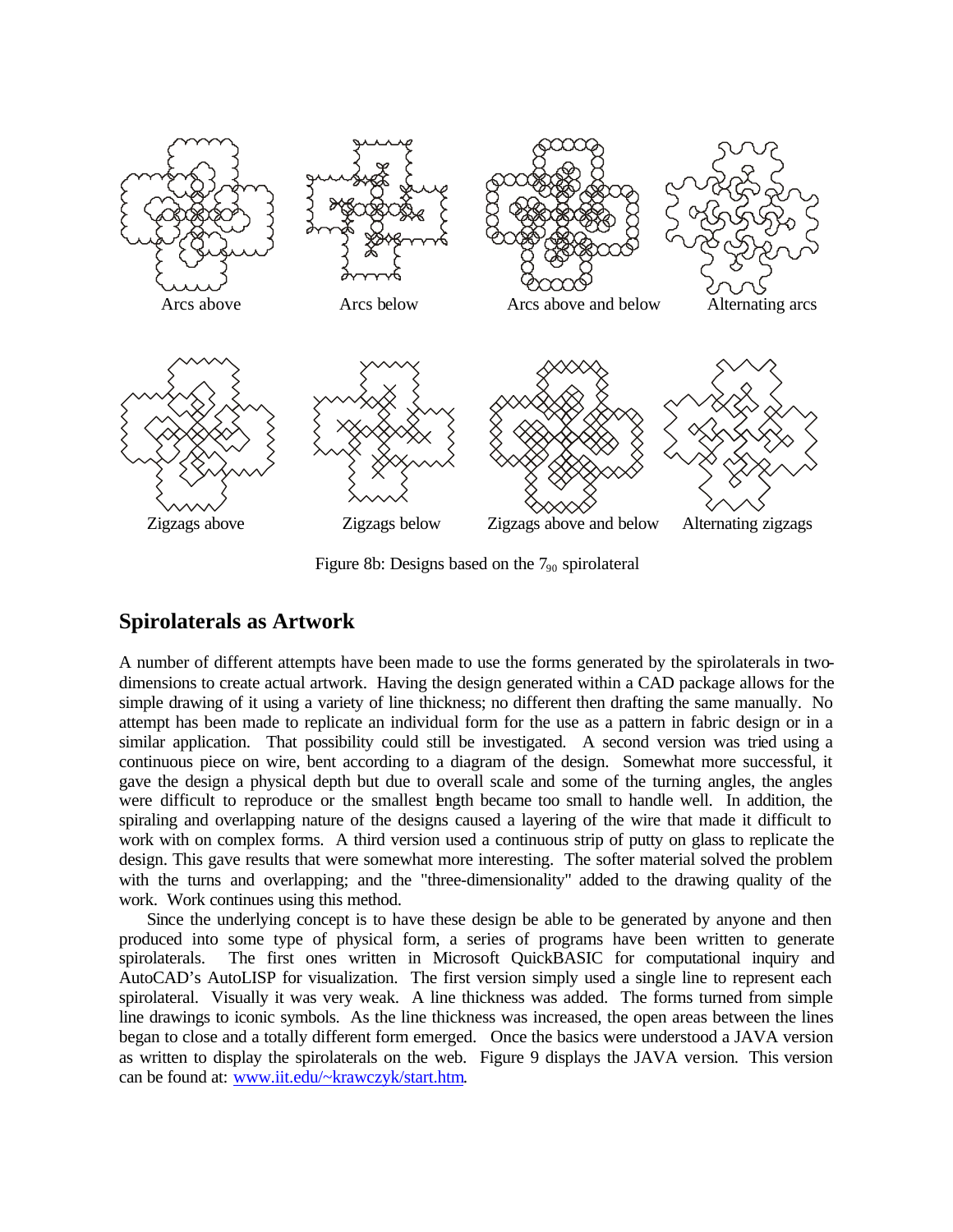

Figure 9: JAVA program to generate spirolaterals

The current web version includes two JAVA modules. The first has a selected group of spirolaterals that generate their reversals as a continuous display. Each is created line-by-line, erased, and then another is generated. The second module used the same set of spirolaterals, but enables the viewer to modify the line thickness and browse through each of the reversals, Figure 10a.

In addition to displaying the line thickness, options are included to add the centerline and edge lines or both for each. Figure 10b, c, and d display these variations. These options displayed the internal geometry of the spirolateral that was somewhat lost to the line thickness. Figure 11 display selected examples from the JAVA spirolateral-generating module



Figure 10*:* Variation of thickness and lines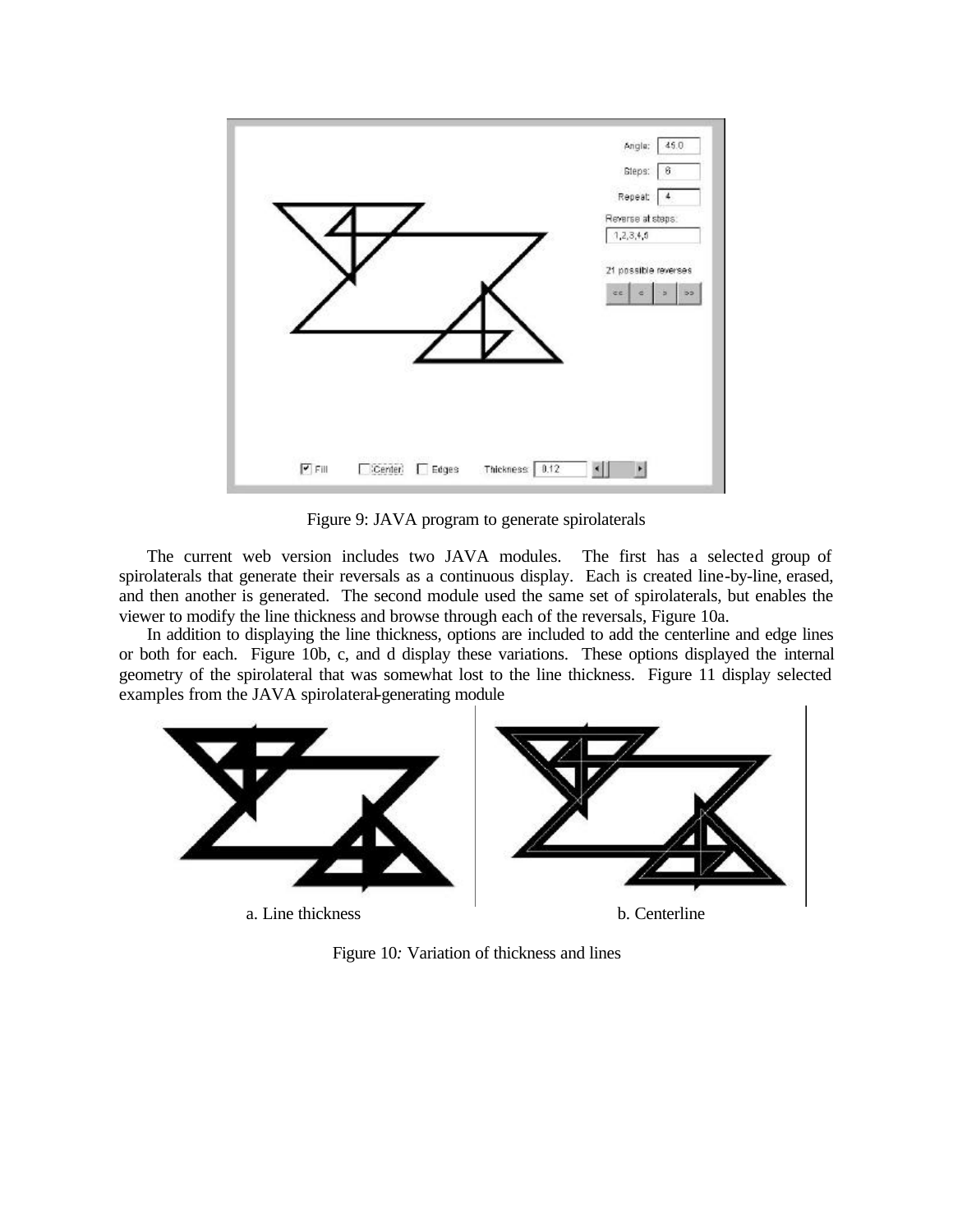

.

c. Edge lines d. Center and edge lines

![](_page_8_Figure_3.jpeg)

![](_page_8_Picture_4.jpeg)

Figure 11: Selected examples